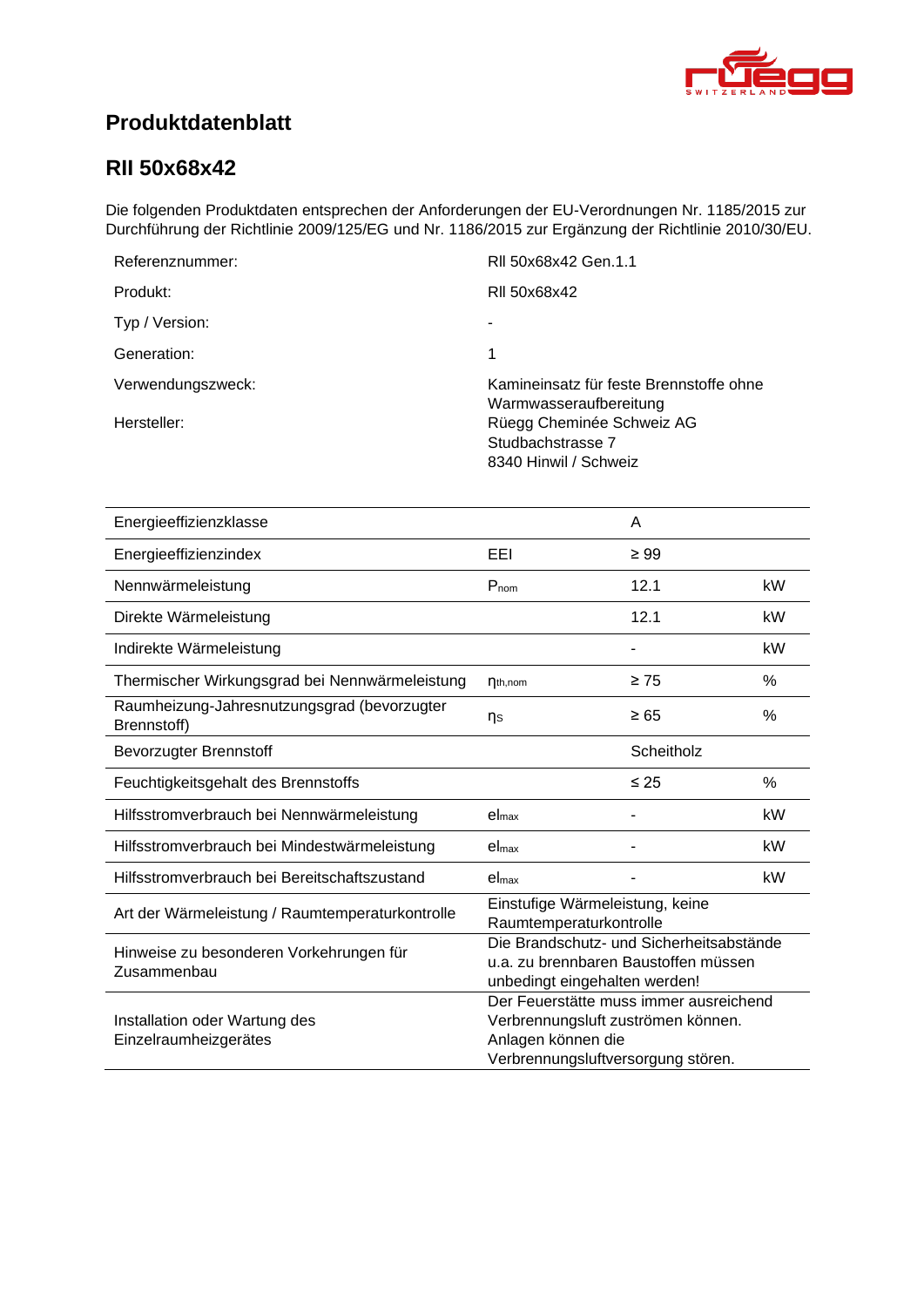

## **Product data sheet**

## **[RII 50x68x42](#page-0-0)**

The following product data comply with the requirements of EU Regulations No. 1185/2015 implementing Directive 2009/125/EC and No. 1186/2015 supplementing Directive 2010/30/EU.

| Identification code: | RII 50x68x42 Gen.1.1                                      |
|----------------------|-----------------------------------------------------------|
| Product:             | RII 50x68x42                                              |
| Type / Version:      |                                                           |
| Generation:          | 1                                                         |
| Intended use:        | Insert appliance or open fire without hot water<br>supply |
| Manufacturer:        | Rüegg Cheminée Schweiz AG                                 |
|                      | Studbachstrasse 7                                         |
|                      | 8340 Hinwil / Switzerland                                 |

| Energy efficiency class                                  |                                                                                                                                           | A           |      |
|----------------------------------------------------------|-------------------------------------------------------------------------------------------------------------------------------------------|-------------|------|
| Energy efficiency index                                  | EEI                                                                                                                                       | $\geq 99$   |      |
| Nominal heat output                                      | $P_{nom}$                                                                                                                                 | 12.1        | kW   |
| Direct heat power                                        |                                                                                                                                           | 12.1        | kW   |
| Indirect heat power                                      |                                                                                                                                           |             | kW   |
| Thermal efficiency at nominal heat output                | $\eta_{th,nom}$                                                                                                                           | $\geq 75$   | %    |
| Space heating annual utilization rate (preferred fuel)   | ns                                                                                                                                        | $\geq 65$   | %    |
| Preferred fuel                                           |                                                                                                                                           | Wooden logs |      |
| Fuel moisture content                                    |                                                                                                                                           | $\leq 25$   | $\%$ |
| Auxiliary power consumption at nominal heat output       | el <sub>max</sub>                                                                                                                         |             | kW   |
| Auxiliary power consumption at minimum heat<br>output    | $el_{\text{max}}$                                                                                                                         |             | kW   |
| Auxiliary power consumption in standby mode              | el <sub>max</sub>                                                                                                                         |             | kW   |
| Type of heat output / room temperature control           | Single stage heat output, no room<br>temperature control                                                                                  |             |      |
| Notes on special precautions for assembly                | The fire protection and safety distances to<br>combustible building materials, among<br>others, must be observed without fail!            |             |      |
| Installation or maintenance of the single room<br>heater | Sufficient combustion air must always be<br>able to flow to the fireplace. Installations can<br>interfere with the combustion air supply. |             |      |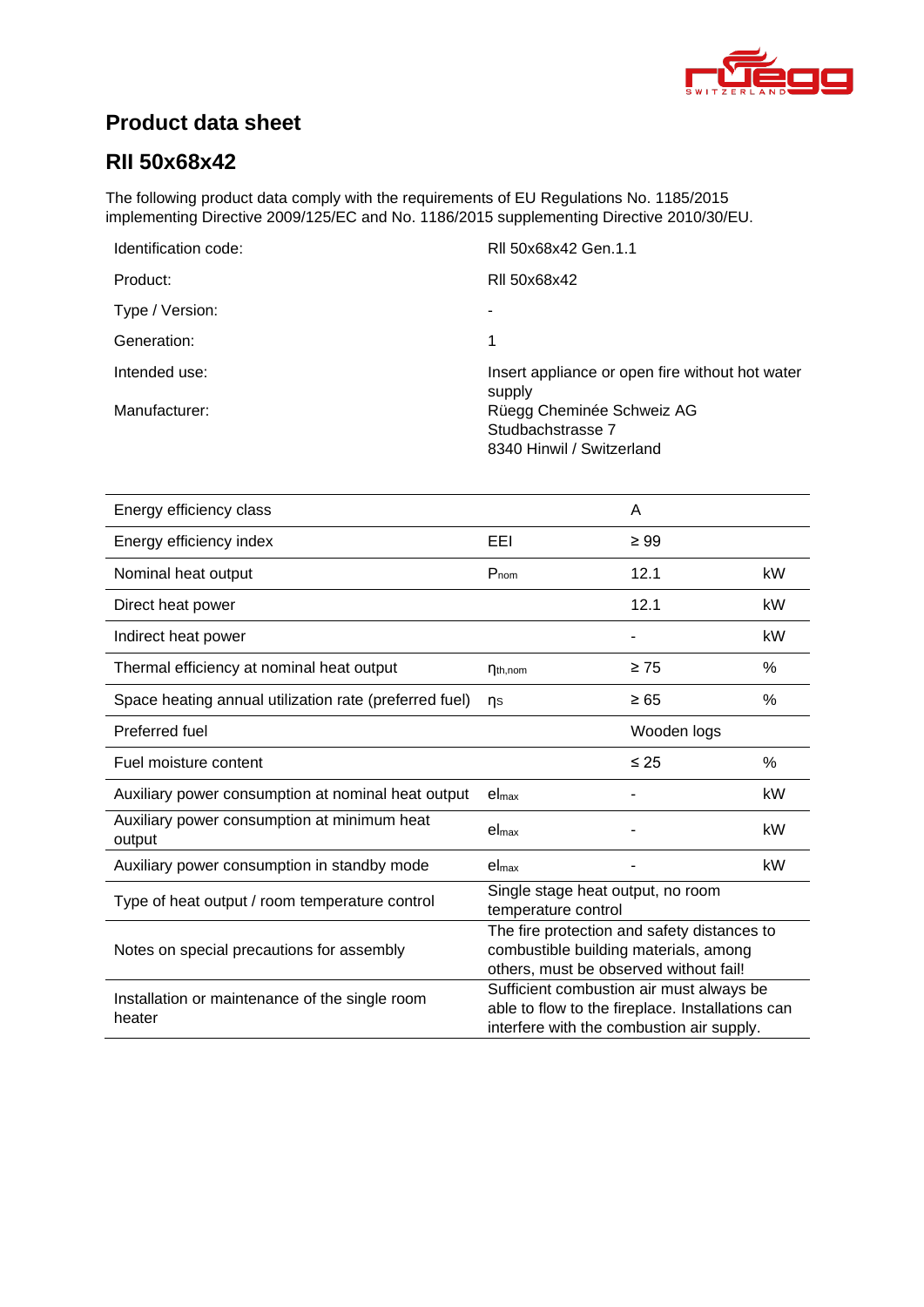

# **Fiche de produit**

### **[RII 50x68x42](#page-0-0)**

Les données suivantes sur les produits sont conformes aux exigences des règlements européens n° 1185/2015 portant application de la directive 2009/125/CE et n° 1186/2015 complétant la directive 2010/30/UE.

| Numéro de référence: | RII 50x68x42 Gen.1.1                                                                  |
|----------------------|---------------------------------------------------------------------------------------|
| Produit:             | RII 50x68x42                                                                          |
| Typ / Version:       | ۰                                                                                     |
| Génération:          | 1                                                                                     |
| Usage:               | Foyer ouvert et inserts à alimentation manuelle<br>pour combustibles minéraux solides |
| Fabricant:           | Rüegg Cheminée Schweiz AG<br>Studbachstrasse 7<br>8340 Hinwil / Suisse                |

| Classe d'efficacité énergétique                                            |                                                                                                                                                                                        | A              |      |
|----------------------------------------------------------------------------|----------------------------------------------------------------------------------------------------------------------------------------------------------------------------------------|----------------|------|
| Indice d'efficacité énergétique                                            | EEL                                                                                                                                                                                    | $\geq 99$      |      |
| Puissance nominale                                                         | $P_{nom}$                                                                                                                                                                              | 12.1           | kW   |
| Puissance thermique directe                                                |                                                                                                                                                                                        | 12.1           | kW   |
| Puissance thermique indirecte                                              |                                                                                                                                                                                        |                | kW   |
| Rendement thermique à la puissance thermique<br>nominale                   | $\eta_{th,nom}$                                                                                                                                                                        | $\geq 75$      | $\%$ |
| Rendement annuel du chauffage des locaux<br>(combustible préféré)          | ηs                                                                                                                                                                                     | $\geq 65$      | %    |
| Combustible préféré                                                        |                                                                                                                                                                                        | Bûches de bois |      |
| Taux d'humidité du combustible                                             |                                                                                                                                                                                        | $\leq 25$      | $\%$ |
| Consommation de courant auxiliaire à la puissance<br>thermique nominale    | el <sub>max</sub>                                                                                                                                                                      |                | kW   |
| Consommation de courant auxiliaire à la puissance<br>thermique minimale    | $el_{max}$                                                                                                                                                                             |                | kW   |
| Consommation de courant auxiliaire en état de<br>veille                    | el <sub>max</sub>                                                                                                                                                                      |                | kW   |
| Type de puissance thermique / contrôle de la<br>température ambiante       | Puissance thermique à un niveau, pas de<br>contrôle de la température ambiante                                                                                                         |                |      |
| Remarques sur les précautions particulières à<br>prendre pour l'assemblage | Les distances de sécurité et de protection<br>contre les incendies, entre autres par rapport<br>aux matériaux de construction inflammables,<br>doivent impérativement être respectées! |                |      |
| Installation ou entretien de l'appareil de chauffage<br>individuel         | Le foyer doit toujours pouvoir bénéficier d'un<br>flux d'air de combustion suffisant. Les<br>installations peuvent perturber l'alimentation<br>en air de combustion.                   |                |      |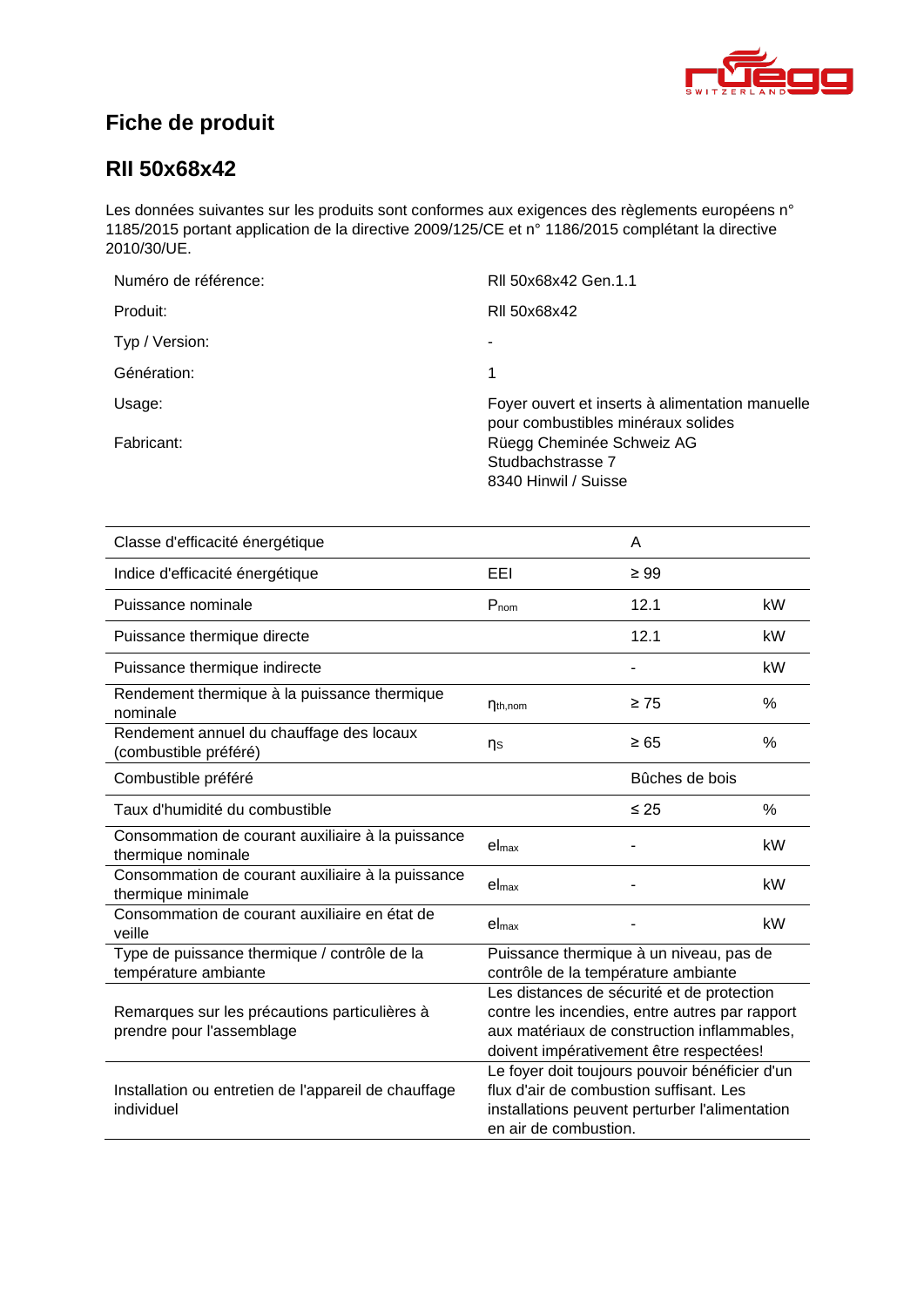

# **Productgegevensblad**

### **[RII 50x68x42](#page-0-0)**

De volgende productgegevens voldoen aan de eisen van EU-verordeningen nr. 1185/2015 tot uitvoering van Richtlijn 2009/125/EG en nr. 1186/2015 tot aanvulling van Richtlijn 2010/30/EU.

| Referentienummer: | RII 50x68x42 Gen.1.1                                                        |
|-------------------|-----------------------------------------------------------------------------|
| Productnaam:      | RII 50x68x42                                                                |
| Type / Versie:    |                                                                             |
| Generatie:        |                                                                             |
| Gebruiksdoel:     | Inbouwhaard voor vaste brandstoffen zonder<br>bereiding van warm water      |
| Fabrikant:        | Rüegg Cheminée Schweiz AG<br>Studbachstrasse 7<br>8340 Hinwil / Zwitserland |

| Energie-efficiëntieklasse                                          |                                                                                                                                                  | A         |               |
|--------------------------------------------------------------------|--------------------------------------------------------------------------------------------------------------------------------------------------|-----------|---------------|
| Energie-efficiëntie-index                                          | EEI                                                                                                                                              | $\geq 99$ |               |
| Nominale warmteafgifte                                             | $P_{nom}$                                                                                                                                        | 12.1      | kW            |
| Directe warmteafgifte                                              |                                                                                                                                                  | 12.1      | kW            |
| Indirecte warmteafgifte                                            |                                                                                                                                                  |           | kW            |
| Thermisch rendement bij nominaal<br>verwarmingsvermogen            | $\eta_{th,nom}$                                                                                                                                  | $\geq 75$ | $\frac{0}{0}$ |
| Jaarlijks rendement ruimteverwarming<br>(voorkeursbrandstof)       | ns                                                                                                                                               | $\geq 65$ | %             |
| Voorkeur voor brandstof                                            | Gekloofd brandhout                                                                                                                               |           |               |
| Vochtgehalte van de brandstof                                      |                                                                                                                                                  | $\leq$ 25 | $\%$          |
| Hulpstroomverbruik bij nominale warmteafgifte                      | el <sub>max</sub>                                                                                                                                |           | kW            |
| Hulpstroomverbruik bij minimale warmteafgifte                      | el <sub>max</sub>                                                                                                                                |           | kW            |
| Hulpstroomverbruik bij stand-by                                    | el <sub>max</sub>                                                                                                                                |           | kW            |
| Type warmteafgifte / ruimtetemperatuurregeling                     | Eentraps warmteafgifte, geen<br>ruimtetemperatuurregeling                                                                                        |           |               |
| Opmerkingen over bijzondere<br>voorzorgsmaatregelen bij de montage | De brandbeveiliging en veiligheidsafstanden<br>tot o.a. brandbare bouwmaterialen moeten<br>absoluut in acht worden genomen!                      |           |               |
| Installatie of onderhoud van de<br>eenkamerverwarming              | Er moet altijd voldoende verbrandingslucht<br>naar de haard kunnen stromen. Installaties<br>kunnen de toevoer van verbrandingslucht<br>hinderen. |           |               |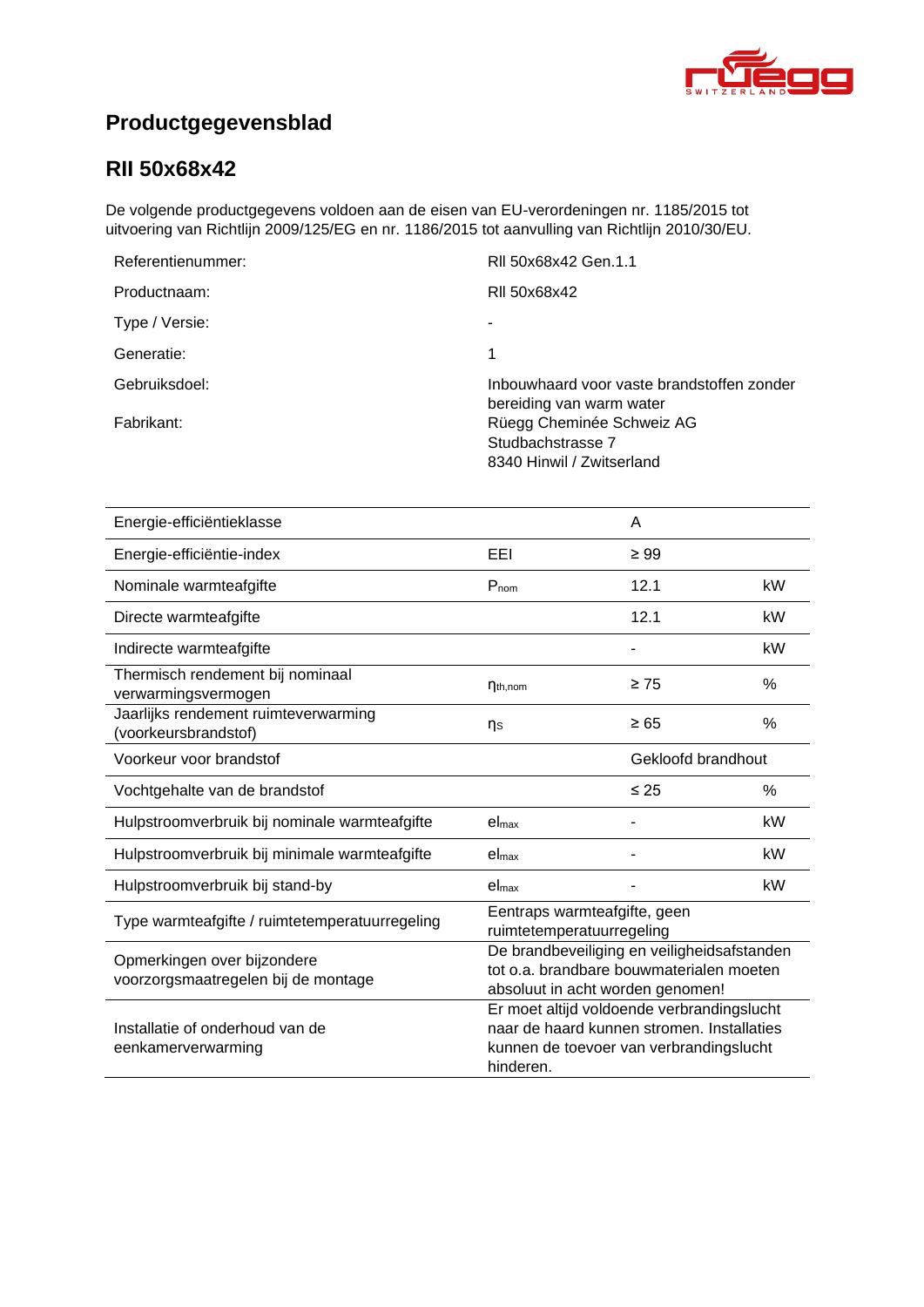

# **Scheda tecnica del prodotto**

## **[RII 50x68x42](#page-0-0)**

I seguenti dati del prodotto sono conformi ai requisiti dei regolamenti UE n. 1185/2015 che attuano la direttiva 2009/125/CE e n. 1186/2015 che integrano la direttiva 2010/30/UE.

| Numero di riferimento: | RII 50x68x42 Gen.1.1                                                                  |
|------------------------|---------------------------------------------------------------------------------------|
| Prodotto:              | RII 50x68x42                                                                          |
| Tipo / Versione:       |                                                                                       |
| Genere:                | 1                                                                                     |
| Utilizzo:              | Focolare aperto e chiuso con alimentazione<br>manuale di combustibile minerale solido |
| Produttore:            | Rüegg Cheminée Schweiz AG<br>Studbachstrasse 7<br>8340 Hinwil / Svizzera              |

| Classe di efficienza energetica                                                 |                                                                                                                                                                              | A                |    |
|---------------------------------------------------------------------------------|------------------------------------------------------------------------------------------------------------------------------------------------------------------------------|------------------|----|
| Indice di efficienza energetica                                                 | EEI                                                                                                                                                                          | $\geq 99$        |    |
| Potenza termica nominale                                                        | $P_{nom}$                                                                                                                                                                    | 12.1             | kW |
| Uscita di calore diretto                                                        |                                                                                                                                                                              | 12.1             | kW |
| Potenza termica indiretta                                                       |                                                                                                                                                                              |                  | kW |
| Efficienza termica alla potenza termica nominale                                | $\eta_{th,nom}$                                                                                                                                                              | $\geq 75$        | %  |
| Efficienza annuale del riscaldamento degli ambienti<br>(combustibile preferito) | ηs                                                                                                                                                                           | $\geq 65$        | %  |
| Carburante preferito                                                            |                                                                                                                                                                              | Legna in ciocchi |    |
| Contenuto di umidità del combustibile                                           |                                                                                                                                                                              | $\leq 25$        | %  |
| Consumo di energia ausiliaria alla potenza termica<br>nominale                  | el <sub>max</sub>                                                                                                                                                            |                  | kW |
| Consumo di energia ausiliaria alla potenza termica<br>minima                    | $el_{max}$                                                                                                                                                                   |                  | kW |
| Consumo di energia ausiliaria in standby                                        | el <sub>max</sub>                                                                                                                                                            |                  | kW |
| Tipo di uscita di calore / controllo della temperatura<br>ambiente              | Uscita di calore a uno stadio, nessun<br>controllo della temperatura ambiente                                                                                                |                  |    |
| Note sulle precauzioni speciali per il montaggio                                | La protezione antincendio e le distanze di<br>sicurezza dai materiali da costruzione<br>combustibili, tra l'altro, devono essere<br>rispettate a tutti i costi!              |                  |    |
| Installazione o manutenzione del riscaldatore<br>singolo                        | Una quantità sufficiente di aria di<br>combustione deve sempre poter affluire al<br>camino. Le installazioni possono interferire<br>con la fornitura di aria di combustione. |                  |    |